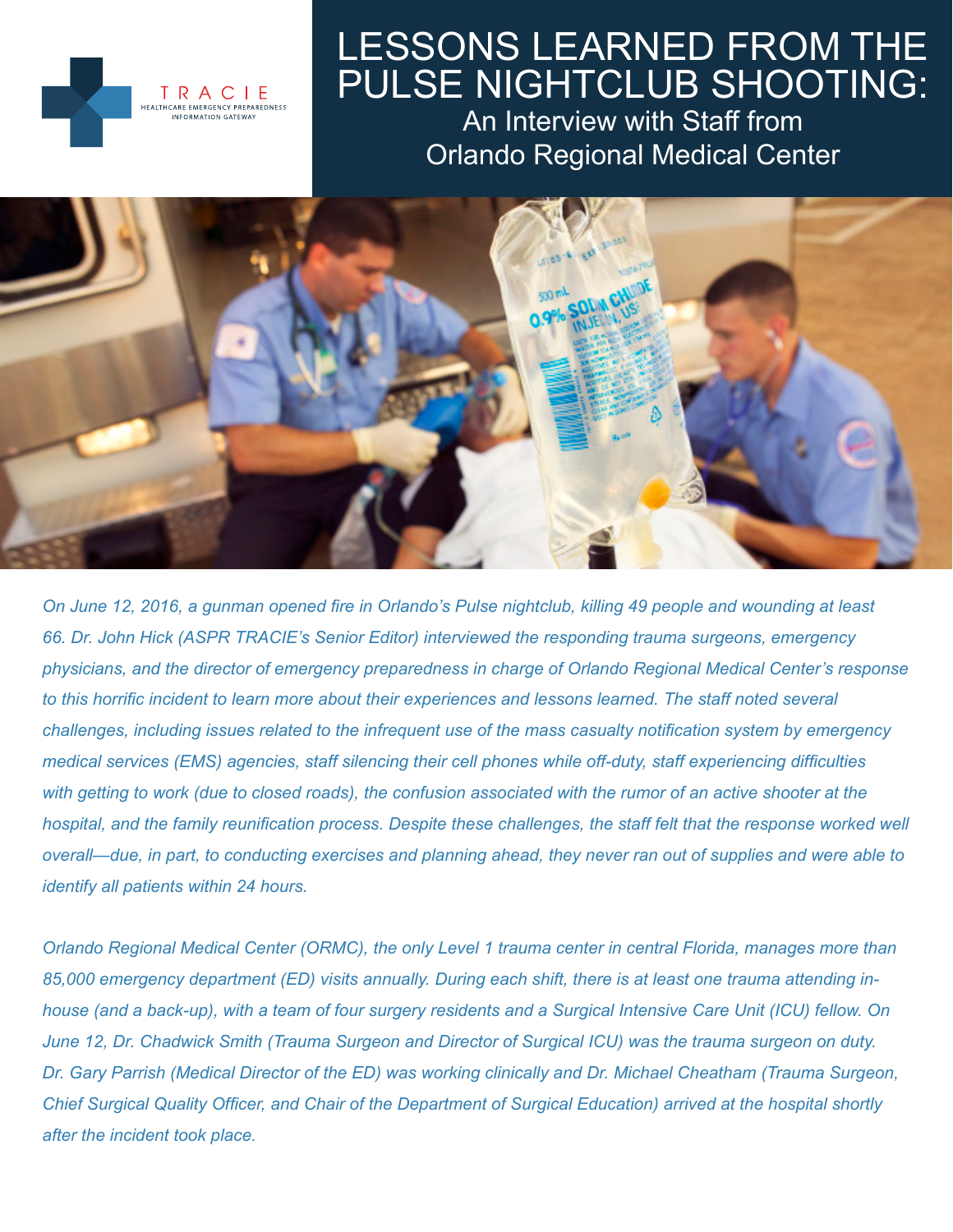# **John Hick (JH)**

#### **How did you first learn about the incident?**

# Gary Parrish (GP)

It was early Sunday morning and the trauma bay was quiet, with a few patients in the waiting room. There were four graduating senior emergency medicine (EM) residents working in the ED and another senior EM resident working across the street in the pediatric ED. At around 2:00 in the morning, we heard many sirens as law enforcement vehicles traveled down Orange Avenue, a main thoroughfare ins. Orlando. Shortly thereafter, we received notice from the Orlando Fire Department (OFD) and the Orlando Police Department (OPD) that there was a shooting at a nearby nightclub with up to 20 victims. It is not unusual for us to hear about incidents with potential large numbers of victims—almost always, it ends up being fewer. But in this case, we were concerned because we heard the police activity outside the hospital doors.

#### $\blacksquare$

#### **Is it true that the Orlando fire station is less than a block from the nightclub, and they were on scene almost immediately?**

#### GP

Yes, OFD Station 5 is only a few yards from the nightclub, and there was a rapid response by a large number of emergency medical providers and law enforcement personnel.

### $\blacksquare$

#### **Does your jurisdiction use a system to notify hospitals of a mass casualty incident?**

#### GP

Yes, we have an EMS software system for notification and communication of incidents such as this. The system is designed to alert hospitals of potential incoming patients and allow hospitals to respond with their current capacity and ability to receive patients. In the case of mass casualty events, the system has the ability to keep facilities updated with ongoing information. We received initial notification of mass casualties from this system around 2:20 a.m. Although other forms of communication were subsequently used (e.g., mobile phones, radios, and landlines), keeping updates current in the software system was challenging.

#### $\blacksquare$  JH

**Once you realized this was an extraordinary situation, did you activate your disaster plan or did you pull in the trauma teams and divide duties?**

# Chadwick Smith (CS)

The EM resident called me and I called Dr. Ibrahim and Cheatham in. As patients continued to arrive, I called the rest of my partners, then the fellow and residents. At one point, we thought there was a shooter in the hospital and everything was quickly locked down. So staff couldn't come in to the ED. They ended up going to the ICU or operating rooms and waited until we could get patients up to them.

#### $\blacksquare$ . IH

#### **It sounds like you mainly made calls from your cell phone. Does the hospital have a notification system?**

#### **∎CS**

There is a system that allows us to notify department heads of each unit, but as far as getting a hold of partners, it was up to me at that point.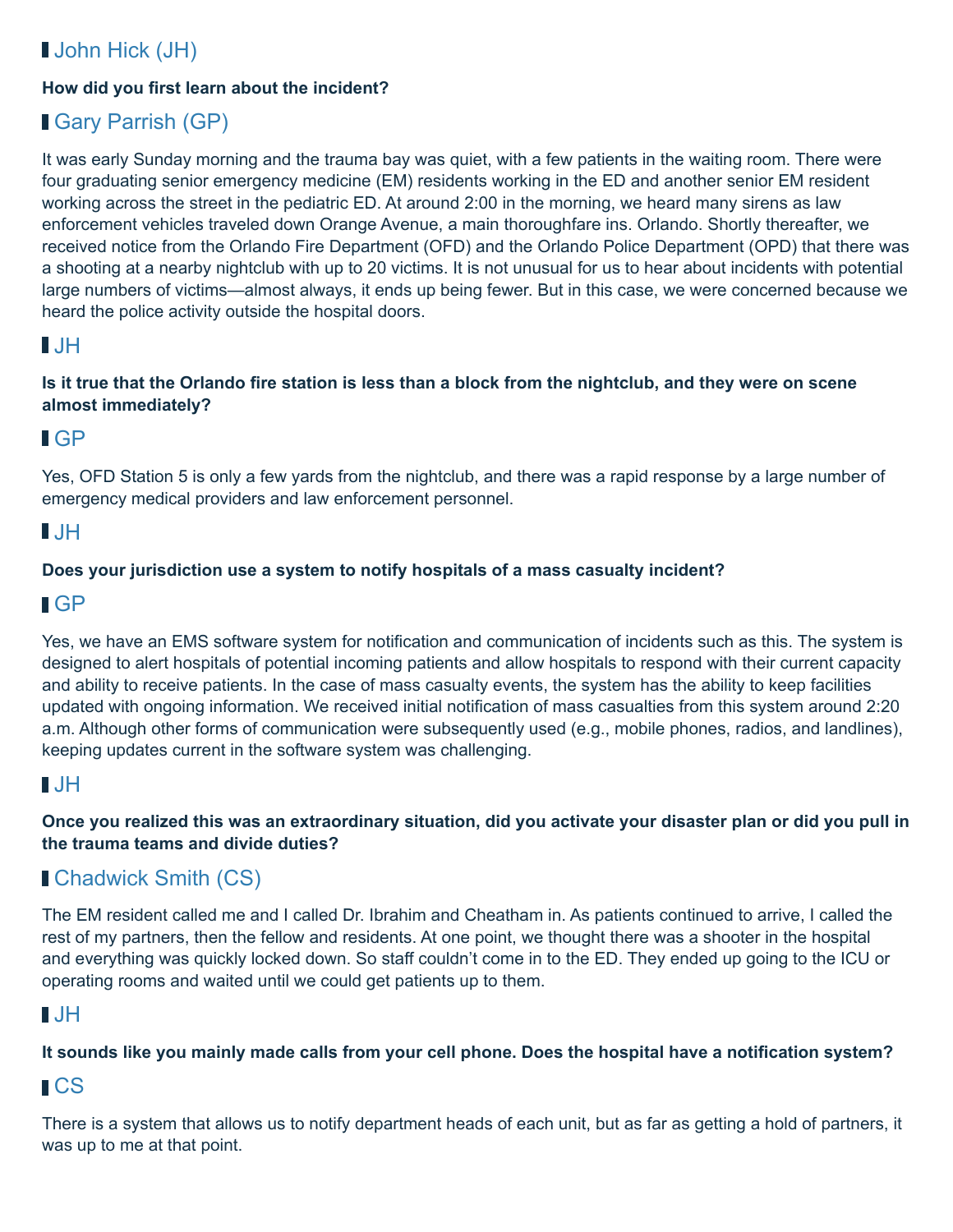- **►** *Incorporate masscasualty alert systems into regular exercises.*
- **►** *Work with local law enforcement to set up alternate routes to the facility before an incident and include this information in your facility's plan.*
- **►** *Use a notification process with a "hunt feature" to reach as many employees as possible.*
- **►** *As possible and practical, work with law enforcement to ensure that all areas of the facility are clear before cancelling an active shooter code, and address rumors as quickly as possible.*
- **►** *"Doe names" can become challenging to track when there are a high number of victims. Consider preprinting stickers for beds or simplifying the system.*
- **►** *Consider creating a website that can be activated after a mass-casualty incident to facilitate patient identification and family reunification. If that is not practical, use an existing family reunification tool (e.g., the American Red Cross' [Safe and](https://safeandwell.communityos.org/zf/safe/add)  [Well](https://safeandwell.communityos.org/zf/safe/add) website).*
- **►** *Involve local law enforcement in prehospital communication exercises to prevent related challenges during an incident.*

# Michael Cheatham (MC)

- 66

The hospital has a mass-casualty paging system that allows staff to send messages (including text messages) to team members. It was used to help responding team members get to the hospital that night. Because the club was three blocks away from the hospital, anyone trying to get to the hospital from the south—like I was—was unable to reach it using the traditional path. Staff had to go through multiple police roadblocks—as did ambulances—taking a circuitous route around a 30-block, cordoned-off area that surrounded the club. Once we had Hospital Incident Command up and running, we communicated with OPD to help determine a safe route in for team members, and we then texted this information to the team.

*We activated several emergency operations plans in response to this incident: Mass Casualty Incident Plan; Hospital Incident Command System; Lock Down Plan; and Code Silver (Active Shooter Plan).*

*- Eric Alberts*

# GP

This is one area that I believe needs improvement. Because landline phones are falling by the wayside, and more people are depending on mobile devices, people have gotten very effective at silencing their mobile devices at night when they sleep. While we do have a mass electronic notification system, at 2:00 a.m., there were still some challenges reaching staff, even with direct phone calls. We really need a better notification process with a "hunt feature" activated, where the notification continues by voice and electronic means until the system receives a response from an individual.

#### **IMC**

People tend to leave devices in their car or in the kitchen. We received a huge influx of phone calls and messages at about 8:30 the next morning from staff recognizing that they had missed everything. This has led to tremendous guilt feelings—a lot of our team members had difficulty coping with the fact that they were not available when they were called.

#### JH

**It sounds like there were two waves of victims; the first between 2:00 and 3:00 a.m. Tell me about the types of resources in the ED and how you managed them.**

### **ICS**

We received about 38 patients in about 45 minutes. The trauma team and ED residents and attendings were there, Dr. Cheatham and Dr. Ibrahim came, and they were joined by the critical care medicine staff—everyone was triaging patients. I did the trauma triage and had my partners take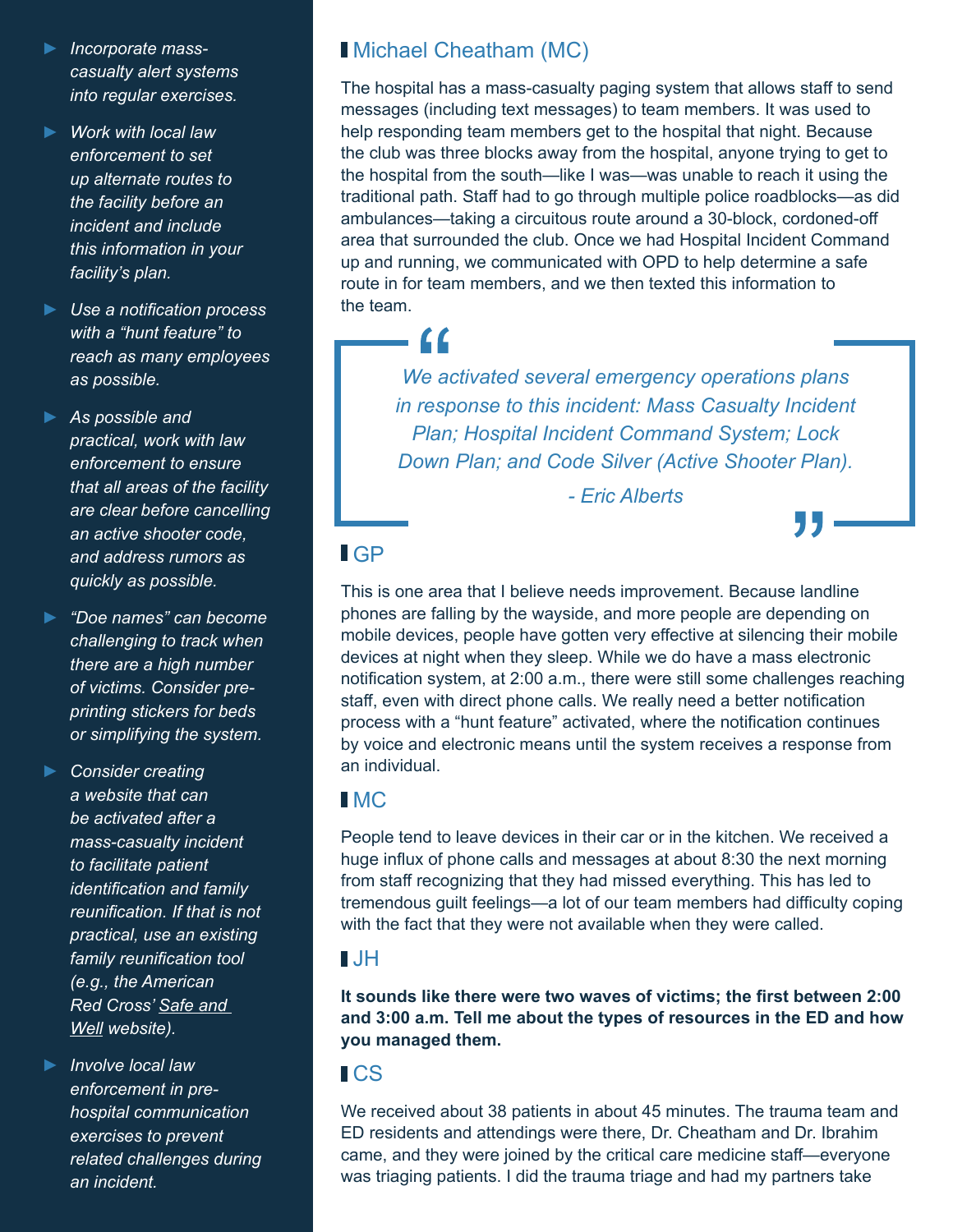patients to the operating room. They constantly reevaluated patients as more arrived. Nine of the patients in the first wave had mortal injuries. After they were pronounced dead, the triage was less chaotic. Patients in the ED are arranged from east to west by level of acuity. The westernmost portion is the trauma bay. I spent time circling the area, trying to get everybody that needed to go to the operating room (OR) in the trauma bay and continually reassessing patients. If someone was stable in the trauma bay, they were quickly relocated.

#### JH

#### **How many ORs were you able to open right away?**

#### CS

Ordinarily, on a Sunday night, we are able to run two ORs at once. We had four ORs up and running within about 45 minutes and 30 minutes later, we had six going.

### GP

One of the major issues was the proximity of the club to the hospital. The large majority of patients presented in the first 45 minutes or so and those were the sickest ones. Dr. Smith did an outstanding job reevaluating and re-triaging patients to the operating rooms.

# $\blacksquare$

#### **Did you get a lot of walk-ins?**

### GP

This was not a typical mass casualty incident—we did not receive many walk-in patients. Patients arrived by way of police pick-up truck, walk-ins, and EMS. The patients that came in to the ED were incredibly sick. There were a few that came to our ED and a few that presented to other EDs in the city.

### $\blacksquare$

**After the initial triage process, at what point during the initial rush did word come there might be a shooter in the hospital, and what did you do?**

### **ICS**

The rumor that another shooter had been brought in as a victim began circulating at about 3:00 a.m. (an hour after the first patients began to arrive). At that time, we had about eight patients in the trauma bay, and Dr. Cheatham had the forethought to barricade the doors with portable x-ray machines.

### **IMC**

In any event like this, there is confusion. The Code Silver was implemented and canceled three times. This was primarily because OPD and the sheriffs' department rapidly cleared the ED using multiple teams with weapons drawn, going from room to room. The ED team did a phenomenal

Check out the ASPR publication Incorporating [Active Shooter Incident](http://www.phe.gov/Preparedness/planning/Documents/active-shooter-planning-eop2014.pdf)  [Planning Into Health](http://www.phe.gov/Preparedness/planning/Documents/active-shooter-planning-eop2014.pdf)  Care Facility Emergency [Operations Plans](http://www.phe.gov/Preparedness/planning/Documents/active-shooter-planning-eop2014.pdf) for planning, response, and recovery strategies.

> *Since the incident, we legitimized a need within our organization for a mass notification system. This system would be capable of notifying and alerting individual team members, groups of team members, or all of our team members. The system needs to have a hunt feature that will continue to send notices through numerous means until the receiver acknowledges receipt of the message.*

 $\overline{11}$ 

*- Eric Alberts*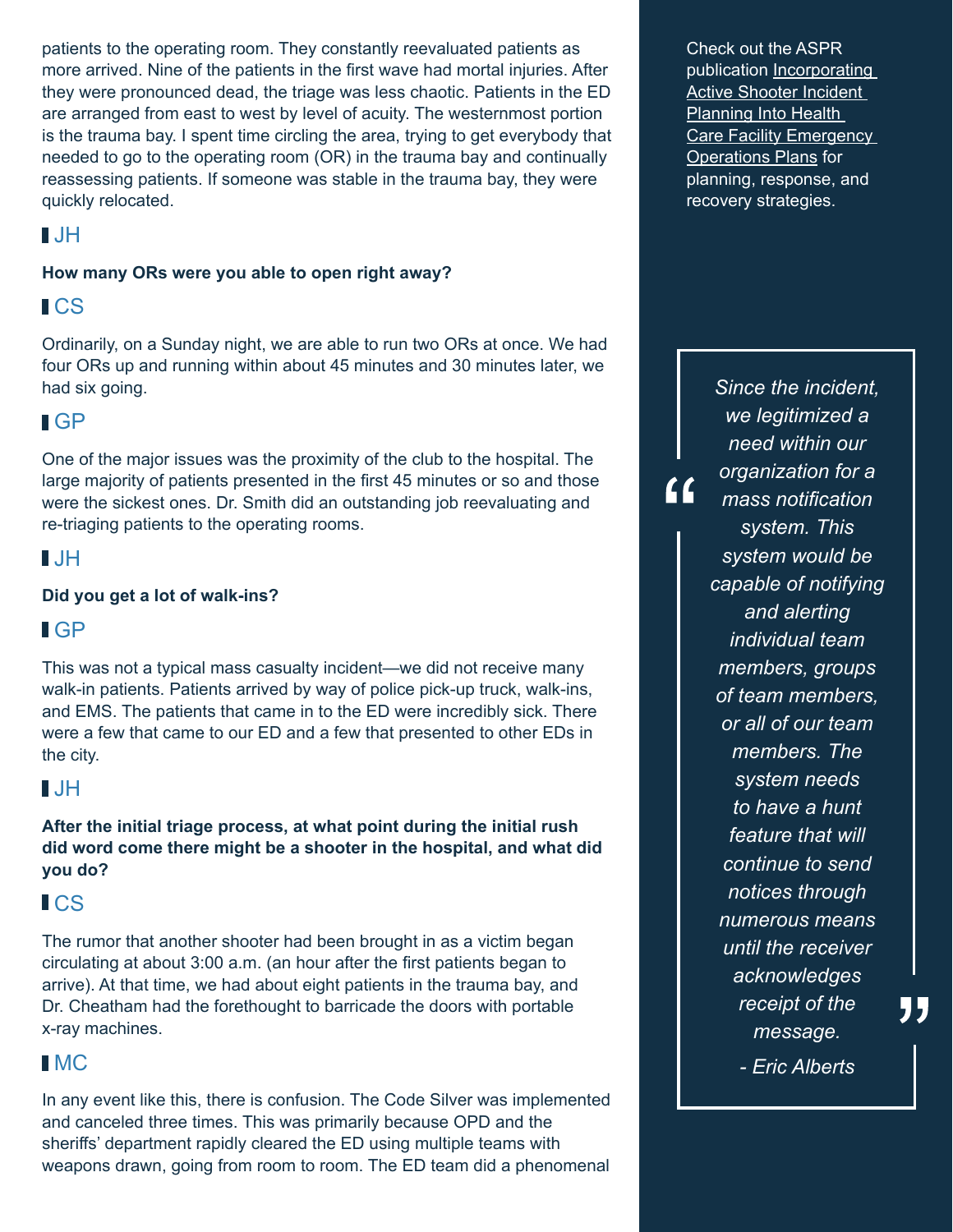job sheltering in place, but some team members ignored the Code Silver and continued going from room to room to clear victims. To further add to the confusion, one person cancelled the Code Silver not knowing that other areas of the hospital were still being cleared. This happened three times, for a total of about 45 minutes. Once OPD located the suspected second shooter (a patient who had been moved out of the ED to a room), they lifted the code.

### GP

We have to remember, it's in the deep night and we've had a very violent act a couple of blocks from the hospital and there is tremendous death and destruction rolling through the door. We've practiced this scenario in previous drills, so everyone's aware that a shooter presenting to the ED as a perpetrator or patient is a distinct possibility. Early on, we weren't even sure how many shooters there were at the nightclub, and everyone saw this as a definite possibility, and for a few minutes, there was some serious concern from team members that another shooter—or more than one—could be in the ED.

# JH

#### **Are the trauma bays at ORMC badge accessible or otherwise secured?**

**ICS** 

 $\epsilon$ 

The ED is, but the trauma bay, located within the ED, is not.

*There were never any shots actually fired in the department—that's important to point out—but the fact that it had been a possibility has played into the psychological impact that our team members have had to deal with—it hit home.*

# $\blacksquare$

**One of the things we struggle with as a Level 1 trauma center is how many major procedure and vascular surgical trays do we maintain? They take two and a half hours to turn around. While you can turn the OR around rather quickly, the trays take more time. Did you encounter similar challenges responding to this incident?**

### **I**MC

After the first wave of 38 patients, we had a lull before the second wave of 11 victims arrived. During that period of time, because of the large number of gunshot wounds to the chest, we had exhausted our supply of chest tubes and pleurevacs. But because I was part of hospital incident command, when Chad called me on the radio, I was able to pull more supplies out of [the hospital's] disaster carts to restock the ED. We also brought in additional chest tube trays from the pediatric hospital located across the street.

# $\blacksquare$ JH

#### **Are disaster carts automatically assigned to the ED? How are they put into service?**

### **I**MC

We have three different levels of carts—green, yellow, and red—based on where they're supposed to go. Some carts go to the ED, some go to alternate triage areas, and some are reserved for a large-scale event and would be sent to an area set up to treat the walking wounded.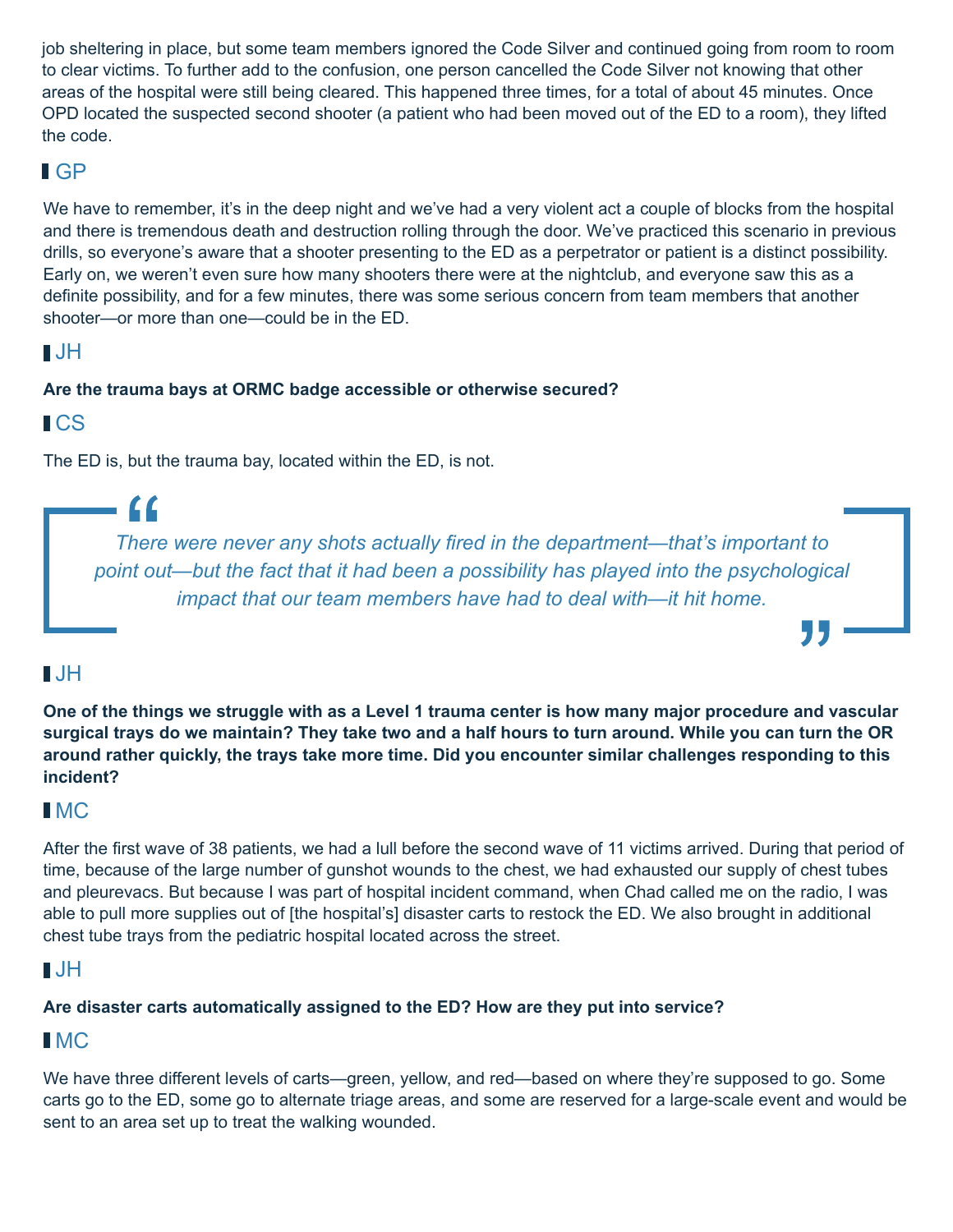#### JH

**Any time there is this much penetrating injury, the blood supply can get taxed pretty quickly. Were there any issues with transfusion protocols or supply?**

#### **IMC**

Early on, the blood bank called hospital incident command and sent over 100 additional units of blood. They ended up transfusing 441 units of blood in the first 24 hours after the incident.

### $\blacksquare$ . JH

**Just getting everyone registered in a mass casualty incident is challenging—how did you handle that?**

### CS

We assign a "Doe name" for every unidentified trauma patient—this is linked to a city, month, and name (e.g., Albany June Doe). We move alphabetically as patients arrive, and we use pre-printed labels.

# GP

While this system—which is part of our mass-casualty process—is useful when there are two or three patients and allows them to immediately receive blood and other treatments, in this case, with so many patients, electronic order entry and patient tracking became a challenge. Normally, we use our electronic board to track patients, but during this rapid patient influx, following patient movement within or out of the department was difficult.



**How long did it take you to identify patients and use their actual names?**

### CS

On average, between 24 and 48 hours, we change the patient's Doe name. In this instance, we had all patients except one identified within 24 hours.

### **IMC**

We put an administrator in charge of identifying patients. She gave out her email address, and loved ones emailed her almost 300 messages containing pictures and other identifying information. We took those pictures from bedside to bedside, identifying victims. We have since created a website that we can activate in a mass-casualty event that will allow family members to share identifying information.

Initially, the hospital was locked down, so loved ones were not allowed to enter. At about 10:30 a.m., they were allowed access and were taken to a very large conference room where we provided them with food, water, cell phone chargers, and the like as they awaited news.

Our hospital psychologist started meeting with team members early in the morning; many were involved in counseling sessions on their way

The ASPR TRACIE document [Tips for Retaining and Caring](https://asprtracie.hhs.gov/documents/tips-for-retaining-and-caring-for-staff-after-disaster.pdf)  [for Staff After a Disaster](https://asprtracie.hhs.gov/documents/tips-for-retaining-and-caring-for-staff-after-disaster.pdf) shares general promising practices categorized by immediate and short-term needs—for facility executives to consider when trying to retain and care for staff after a disaster.

> *These were not the usual gunshot wounds—these patients were pale and diaphoretic and looked like they were on death's doorstop when they came in because of the high-energy injuries they had.*

"

 $\overline{11}$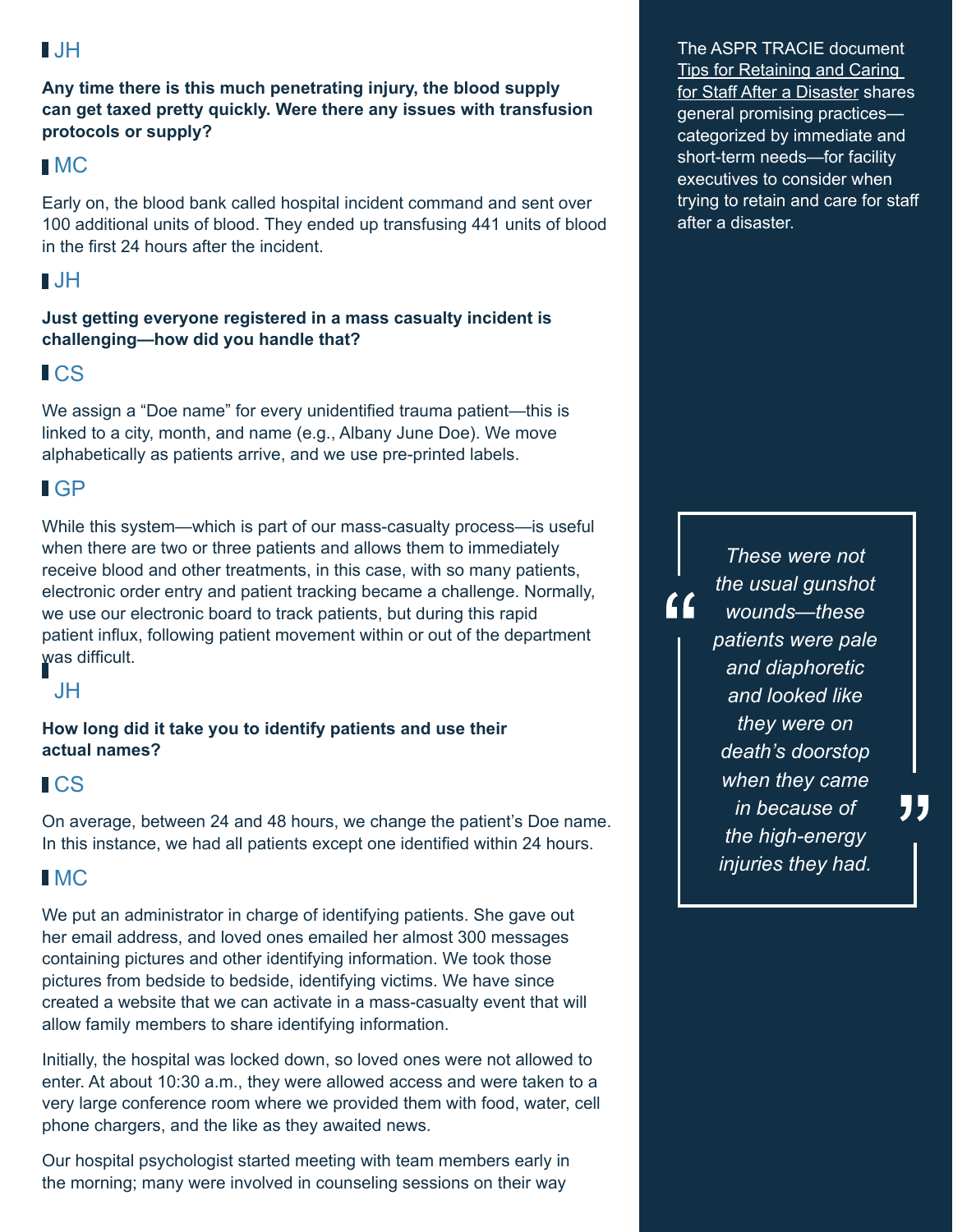To learn more about HIPAA and sharing information during an emergency, access ASPR TRACIE's [HIPAA and Disasters:](https://asprtracie.hhs.gov/documents/aspr-tracie-hipaa-emergency-fact-sheet.pdf)  [What Emergency Professionals](https://asprtracie.hhs.gov/documents/aspr-tracie-hipaa-emergency-fact-sheet.pdf)  [Need to Know.](https://asprtracie.hhs.gov/documents/aspr-tracie-hipaa-emergency-fact-sheet.pdf)

*On June 12, between the hours of 2:00 and 6:00 a.m., there were 6,000 calls received by the hospital switchboard. On June 13, over 5,000 calls were received. We employed additional resources to help with these calls.*

out. In the first 10 days after the event, we had 1,200 different team members involved in counseling sessions—some staff continue to receive counseling.

#### $\blacksquare$  JH

#### **Did anything specific come out of your hotwash with the team?**

#### GP

We did an immediate hotwash in the ED, and Dr. Smith had a separate one with residents and fellows. We need to continue to work on communications. This is often the case when you have drills—we are in the ED wondering what's coming in next and we depend on our EMS partners to communicate that to us. There were also some issues with intra-hospital communications. Law enforcement radios, for example, would not work in some areas of the hospital.

### $\blacksquare$

#### **How many surgical procedures were performed over the first 24 hours?**

#### MC

Twenty-eight procedures. One of our most critically ill patients went back four times in the first 24 hours. We set aside two ORs the next day that were dedicated to damage control laparotomies and orthopedic takebacks. By the end of the first week, we had done 54 cases, and there was a total of 78 cases just for the Pulse victims.

#### $\blacksquare$

#### **How did that affect clinic and OR schedules?**

### **ICS**

We were open for elective cases that Sunday—we had about 13 scheduled (some were postponed to accommodate Pulse victims). We normally have one room set aside for emergent and urgent cases and we arranged the cases to allow for another one and brought in another team to staff the extra OR.

### JH

"

**As patients became reunited with loved ones, were there staff on site who were able to provide behavioral health support?**

### **I**MC

We had chaplains, psychologists, and licensed clinical social workers available working with patients and family members alike.

# JH

#### **Can you tell us more about the family reunification process?**

### **IMC**

At 2:00 p.m., once we had identified all but one victim, we met with about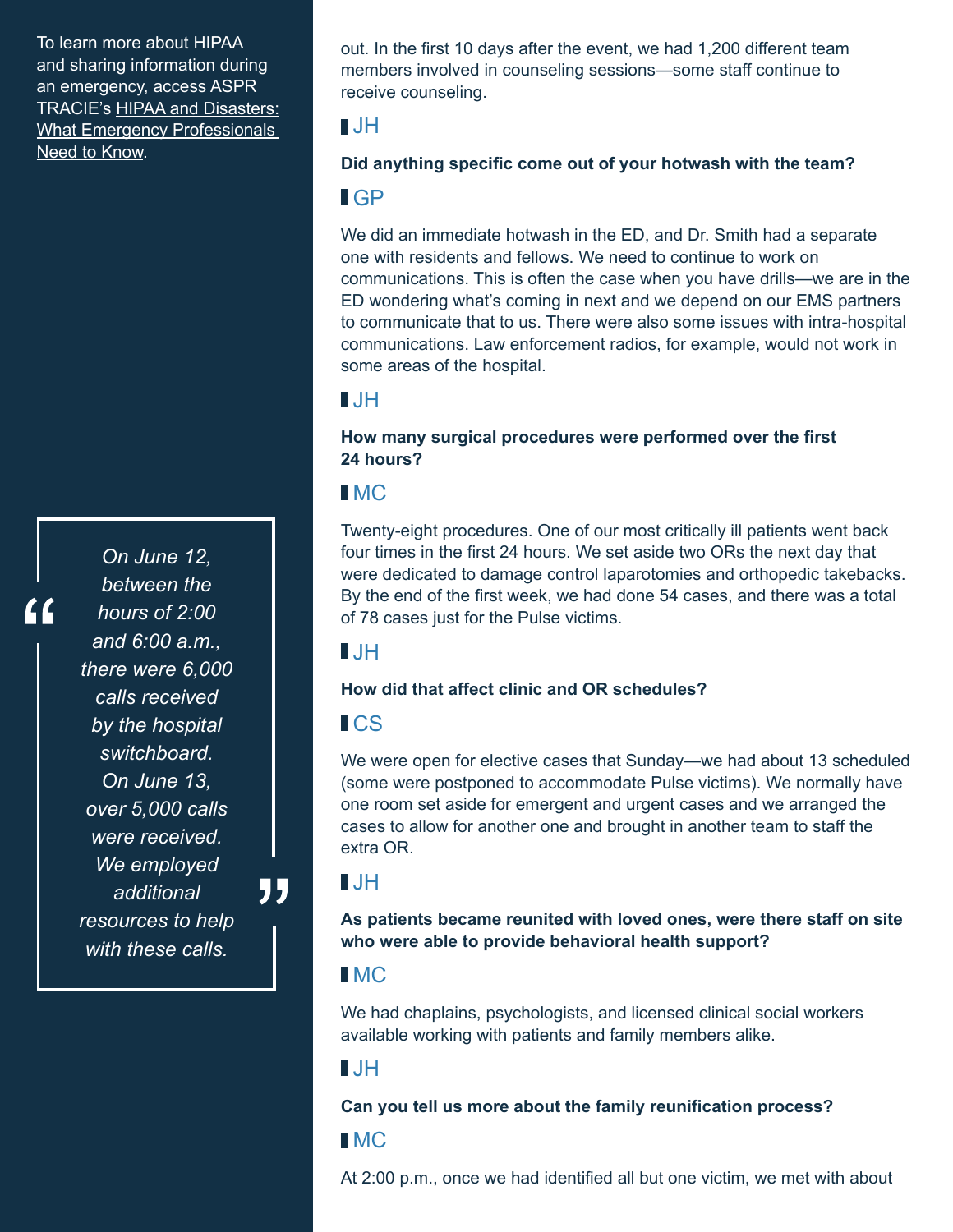400 people in the conference room and explained that we had a list of victims the hospital had received. We asked permission from the loved ones there to read the list. We also explained what HIPAA was, and that because this was a mass casualty situation, a provision in HIPAA allowed us to divulge information we would not normally be able to share. We asked if anyone in the room had a problem with that—some of them literally shouted that they wanted to hear the list. Dr. Ibrahim read the list of all patients they had in the hospital along with their status. We then took those families to their loved ones' bedside. There was a similar group offsite being managed by the FBI; the hospital president and corporate chief operating officer met with them and read off a similar list. It was there that they were actually able to identify the final victim. His family had been told that he was dead, but he had survived.

# JH

#### **What was the process for escorting people to their loved ones' bedside and how long did it take?**

### **IMC**

We paired chaplains, social workers, and hospital administrators up with a couple of loved ones at a time to take them upstairs. I was working with the families in the waiting room who were being notified that their loved ones had died. This process went from 9:00 a.m. to about 4:30 p.m. Sunday. If families did not hear their loved one's name listed as a patient within ORMC, they were directed to the family assistance center for additional information about their loved one. We maintained two centers—one inside the hospital, and once that was at capacity, we were given a large conference room at the Hampton Inn a block away from afternoon to evening. The City and FBI did not open any family assistance centers until Monday morning at a nearby senior center, but by then many loved ones had gone home.

This was one of the things they had not planned for. While our hospital disaster plan accommodates all of our patients and their families, we did not anticipate being the source of all information for everybody. Anytime the media, the FBI, or the OPD encountered a family member—particularly in the first few hours—they told them to come to ORMC.

*In essence, we had our patients' families, the medical examiner patients' families, and the families of patients from a separate hospital reporting to ORMC to try to locate their loved ones.*

#### Eric Alberts, Emergency Preparedness Manager, Orlando Health, Inc., and Pulse HICS-Liaison Officer

We take preparing for, responding to, and recovering from emergencies seriously here at ORMC. We feel like this is not only what we want to do, and what the community we service expects, but it is also what our accrediting and regulatory bodies require from us. As with any incident, there will always be components that need to be corrected or fixed, no matter how well you think you may have responded to it. Our After Action Report on the Pulse shooting response is 51 pages long and lists several areas of improvement. Through it all there are several reoccurring themes, such as:

- ► Emergency Preparedness/ Management training, education, and exercises do matter and should be treated seriously— they do save lives.
- **►** Collaboration and coordination with both internal and external stakeholders is extremely important, especially for someone in my role. If you only know one person in a critical area, take the time now to get to know two or three people to ensure you can reach someone in an emergency. Coordinate and plan with these stakeholders;